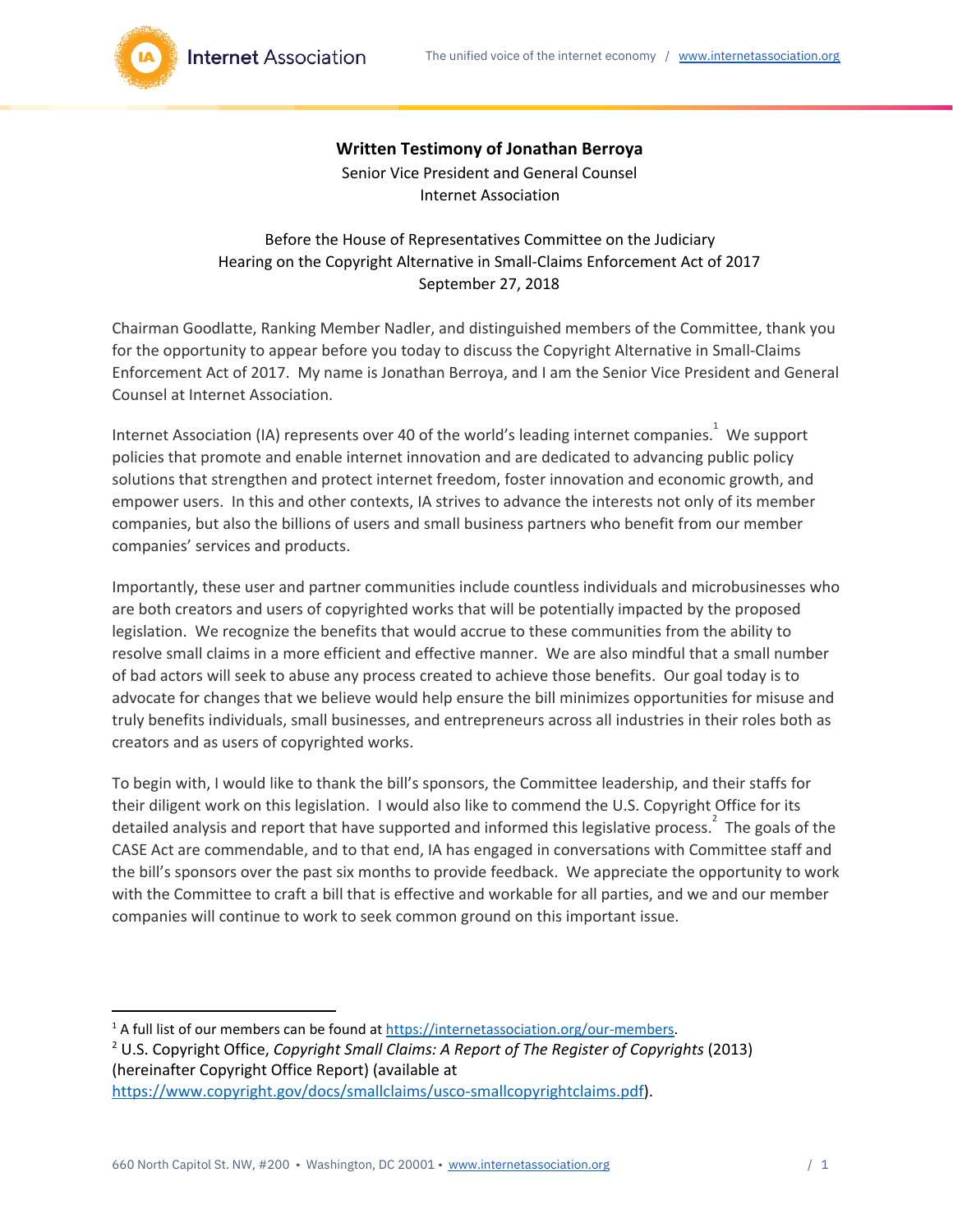**Internet Association** 

We support the bill's goals and sincerely appreciate the changes already made to improve it. My testimony identifies a handful of remaining concerns with the legislative draft that we look forward to working with the Committee to address. Our recommendations can be summarized as follows:

- *Due process and fairness are fundamental to success of any legal process*: The bill should be amended to require both parties to agree to adjudication by the Copyright Claims Board and to provide a more robust appeals process.
- *Maintaining the current balance provided by Section 512 of the DMCA is essential:* The bill should be amended to ensure that it does not interfere with the operation of Section 512 of the Copyright Act.
- *Unintended consequences that would create incentives against registration of works or provide unwarranted opportunities for frivolous litigants, must be avoided*: The bill's damages provisions should be amended to avoid undermining incentives to timely register works.

In prior discussions with the Committee, IA offered additional recommendations that would bring the proposed small copyright claims adjudication process more closely in line with other small claims courts – including eliminating discovery and reducing the maximum monetary damage awards – but for the sake of brevity, we have not addressed them in this testimony. IA believes that adopting these recommendations would not only ensure basic fairness, but also would make for a workable regime for all parties involved. Our three principal suggestions are discussed in greater detail below.

## **1.** *Due process and fairness are fundamental to success of any legal process:* **The bill should be amended to require both parties to agree to adjudication by the Copyright Claims Board and to provide a more robust appeals process.**

Recognizing the need for any small copyright claims adjudication to be voluntary, section 1405(h) of the discussion draft gives a respondent against whom a claim is made 60 days to opt out of the process. If the respondent opts out, the proceeding is dismissed without prejudice. However, if the respondent fails to opt out "the proceeding shall be deemed an active proceeding and the respondent shall be bound by the result." The discussion draft also contains a new "blanket opt-out" provision that allows anyone who does not wish to participate in any adjudication before the Copyright Claims Board ("CCB") to preemptively opt out of any such proceedings.

While we appreciate the improvements that have been made to the opt-out process – namely the extension of the time period, the provision of a second notice, and the new blanket opt-out – IA continues to believe that it would be better to replace this with an opt-in process that requires both parties to affirmatively consent to adjudication by the CCB. We understand that many other stakeholders strongly oppose this position, but we believe an opt-in approach would be preferable for reasons of both constitutional prudence and practical fairness.

As the Copyright Office concluded in its 2013 report – and as has been acknowledged by both the bill's sponsors and the stakeholders involved in the legislative process – all parties involved in a small claims litigation must consent to adjudication by the CCB in order to satisfy the constitutional rights to due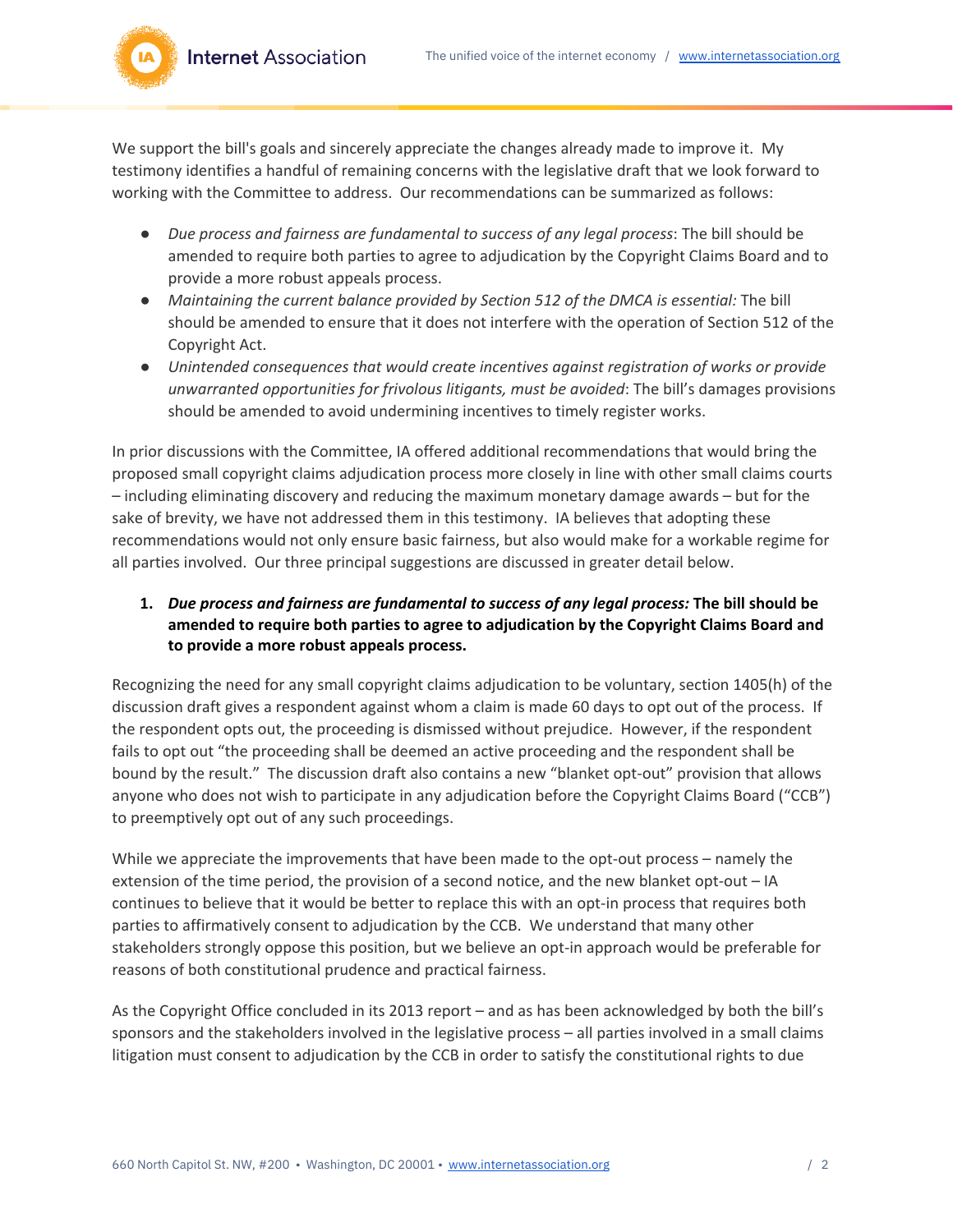

process, to a jury trial, and to adjudication by an Article III tribunal.  $\overline{S}$  Given these concerns, it is also not certain that this procedure would be upheld if challenged on due process grounds.<sup>4</sup> This creates a cloud of uncertainty and invites the possibility of protracted and unnecessary litigation over the validity of CCB proceedings.

Moreover, from a practical fairness perspective, it is important to recognize that many – perhaps most – of the low dollar value claims intended to be addressed by this bill are likely to be directed at respondents who are individuals or small businesses.  $\overline{S}$  An opt-out approach could lead to a significant number of default judgments against unsophisticated respondents who do not have meaningful access to legal advice and do not understand fully the implications of receiving the notice of a copyright claim.

These concerns could be easily addressed by employing an approach that requires affirmative consent of all parties to a proceeding.

Potential due process concerns are also raised by the narrow grounds for appeal provided under the proposal. Subsection 1407(c) would limit the grounds upon which a district court could set aside a decision by the CCB to cases where the decision resulted from misconduct or exceeded the CCB's authority, or where a default judgment was due to excusable neglect. Such limited opportunities for review by an Article III court could raise due process concerns and undermine practical fairness. To preserve parties' ability to have their concerns fully heard by an Article III court, IA would recommend significantly broadening the available grounds for appeal by eliminating subsection 1407(c) and also clarifying that district courts are to review CCB decisions *de novo.*

[http://btlj.org/wp-content/uploads/2017/11/Samuelson-Hashimoto-Scholarly-Concerns-CROPPED.pdf\)](http://btlj.org/wp-content/uploads/2017/11/Samuelson-Hashimoto-Scholarly-Concerns-CROPPED.pdf) (hereinafter "Scholarly Concerns").

<sup>3</sup> *See, e.g., Copyright Office Report* at 28-29 (recognizing that "the Supreme Court's holding in *Feltner* confirms the Seventh Amendment right to a jury trial" and that this precludes "the creation of a mandatory forum for small copyright claims that does not include juries" but "would not appear to bar a voluntary system where parties consented"); and *id.* at 41 (concluding that because of "*Feltner's* holding that copyright litigants are entitled under the Seventh Amendment to a jury trial" a "mandatory approach without juries would appear to present a seemingly insuperable obstacle").

<sup>4</sup> For obvious reasons, the failure to object to CCB adjudication is not the same as affirmatively consenting. *See id*. at 99 (acknowledging that, from a due process perspective, an opt-out model is "more ambitious than an opt-in model because consent would be premised not on a written agreement or affirmative conduct, but instead on the failure to respond to a properly served notice"); s*ee also* Pamela Samuelson & Kathryn Hashimoto, *Scholarly Concerns About a Proposed Small Copyright Claims Tribunal*, at 5 (relating "concern [among intellectual property scholars] that the opt–out system would, in practice, not be as voluntary as necessary to pass constitutional muster") (available at

<sup>5</sup> *See Comments of Professor Rochelle C. Dreyfuss,* at 1 (expressing concerns that "the main beneficiaries of the [Copyright Office] proposal may well be large entities with the resources to police the marketplace diligently" and that "individuals will not often enjoy the benefits of a system, but large firms would be able to sue them cheaply") (available at [https://www.copyright.gov/docs/smallclaims/comments/noi\\_10112012/rochelle\\_dreyfuss.pdf](https://www.copyright.gov/docs/smallclaims/comments/noi_10112012/rochelle_dreyfuss.pdf)).

<sup>6</sup> *See e.g., id.* at 41 (noting that even with a fully voluntary system it would be necessary to "avoid undue encroachment on Article III courts" to ensure constitutionality); and *Scholarly Concerns*, at 9 (reporting scholars' view that the appeals provision in the Copyright Office proposal – which limited the bases of appeal in essentially the same way – would "unduly limit the grounds on which appeals could be made, both to the Register and also to a District Court, when a successful Tribunal claimant seeks a court order to enforce the Tribunal's award").